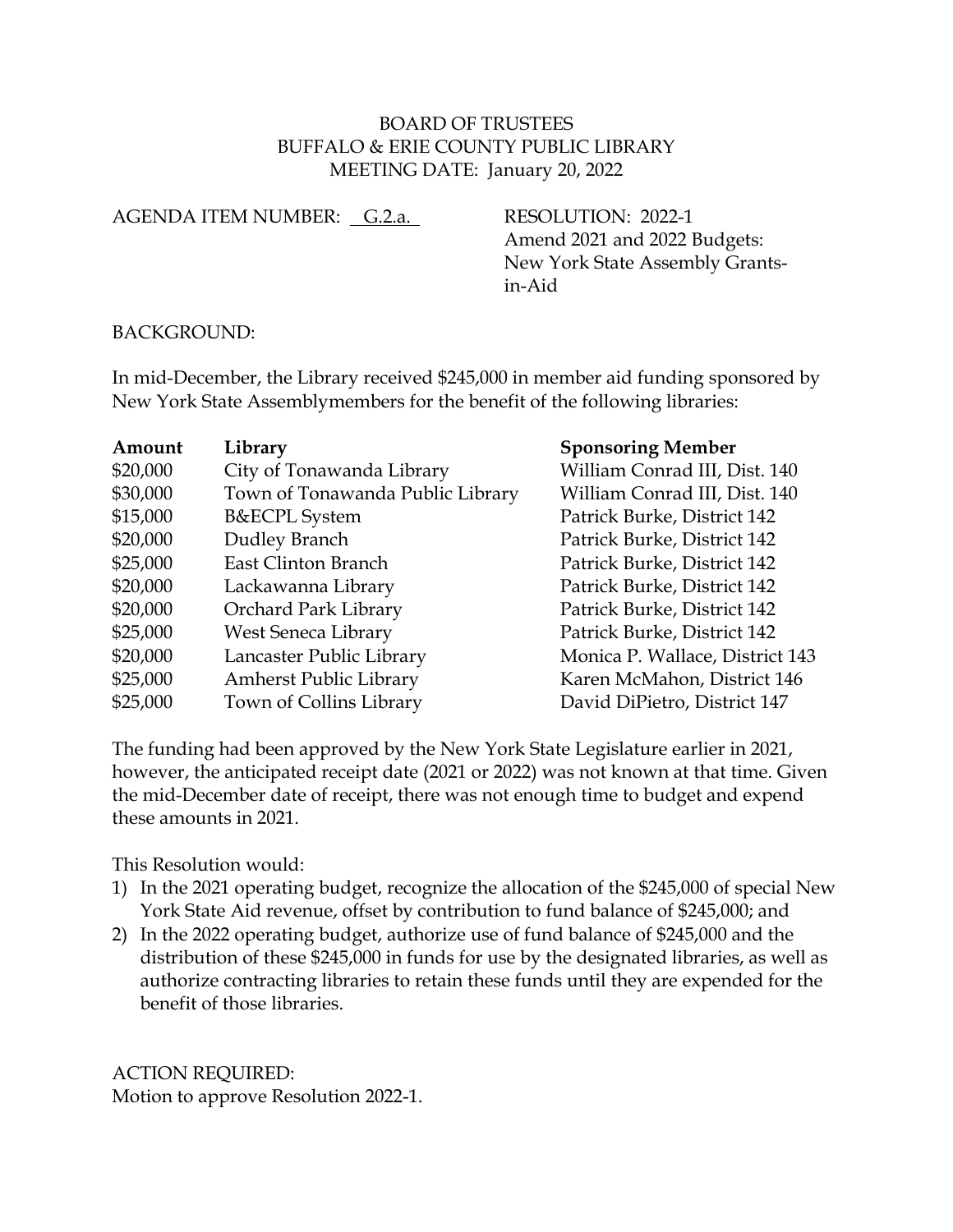## RESOLUTION 2022-1

WHEREAS, in mid-December the Buffalo & Erie County Public Library received \$245,000 in special aid funds approved by the New York State Legislature for designated libraries, and

WHEREAS, this special aid was sponsored by New York State Assemblymembers William Conrad III (District 140), Patrick Burke (District 142), Monica P. Wallace (District 143), Karen McMahon (District 146), and David DiPietro (District 147), and

WHEREAS, private and public grants are regularly sought to augment library equipment, materials, programs, and other needs, now therefore be it

RESOLVED, that the Board of Trustees of the B&ECPL gratefully accepts the award of \$245,000 in State Aid, and be it further

RESOLVED, that the B&ECPL will encourage the receiving libraries to promptly utilize these funds for purposes consistent with the sponsor's designation, and be it further

RESOLVED, that the Board of Trustees of the B&ECPL approves the following amendments to the 2021 and 2022 Operating Budgets, increasing revenues and expenses as follows:

| 2021 Operating Budget                | <b>SAP Commitment Item #</b> |                          |                             |
|--------------------------------------|------------------------------|--------------------------|-----------------------------|
| <b>Revenue Increase (Decrease)</b>   |                              | <b>Revenue #408160</b>   | Revenue #402190             |
|                                      |                              | <b>State Aid Special</b> | App. Fund<br><b>Balance</b> |
| <b>Assembly District/Library</b>     | Cost Center                  | Amount                   | Amount                      |
| Dist. 140, City of Tonawanda Library | 4204080                      | \$20,000                 | \$ (20,000)                 |
| Dist. 140, Town of Tonawanda Library | 4205540                      | \$30,000                 | \$ (30,000)                 |
| Dist. 142, B&ECPL System             | 4202110                      | \$15,000                 | \$ (15,000)                 |
| Dist. 142, Dudley Branch             | 4203320                      | \$20,000                 | \$ (20,000)                 |
| Dist. 142, East Clinton Branch       | 4203325                      | \$25,000                 | \$ (25,000)                 |
| Dist. 142, Lackawanna Library        | 4204055                      | \$20,000                 | \$ (20,000)                 |
| Dist. 142, Orchard Park Library      | 4204075                      | \$20,000                 | \$ (20,000)                 |
| Dist. 142, West Seneca Library       | 4204085                      | \$25,000                 | \$ (25,000)                 |
| Dist. 143, Lancaster Public Library  | 4205420                      | \$20,000                 | \$ (20,000)                 |
| Dist. 146, Amherst Public Library    | 4205010                      | \$25,000                 | \$ (25,000)                 |
| Dist. 147, Town of Collins Library   | 4204030                      | \$25,000                 | \$ (25,000)                 |
|                                      | Total:                       | \$245,000                | \$ (245,000)                |